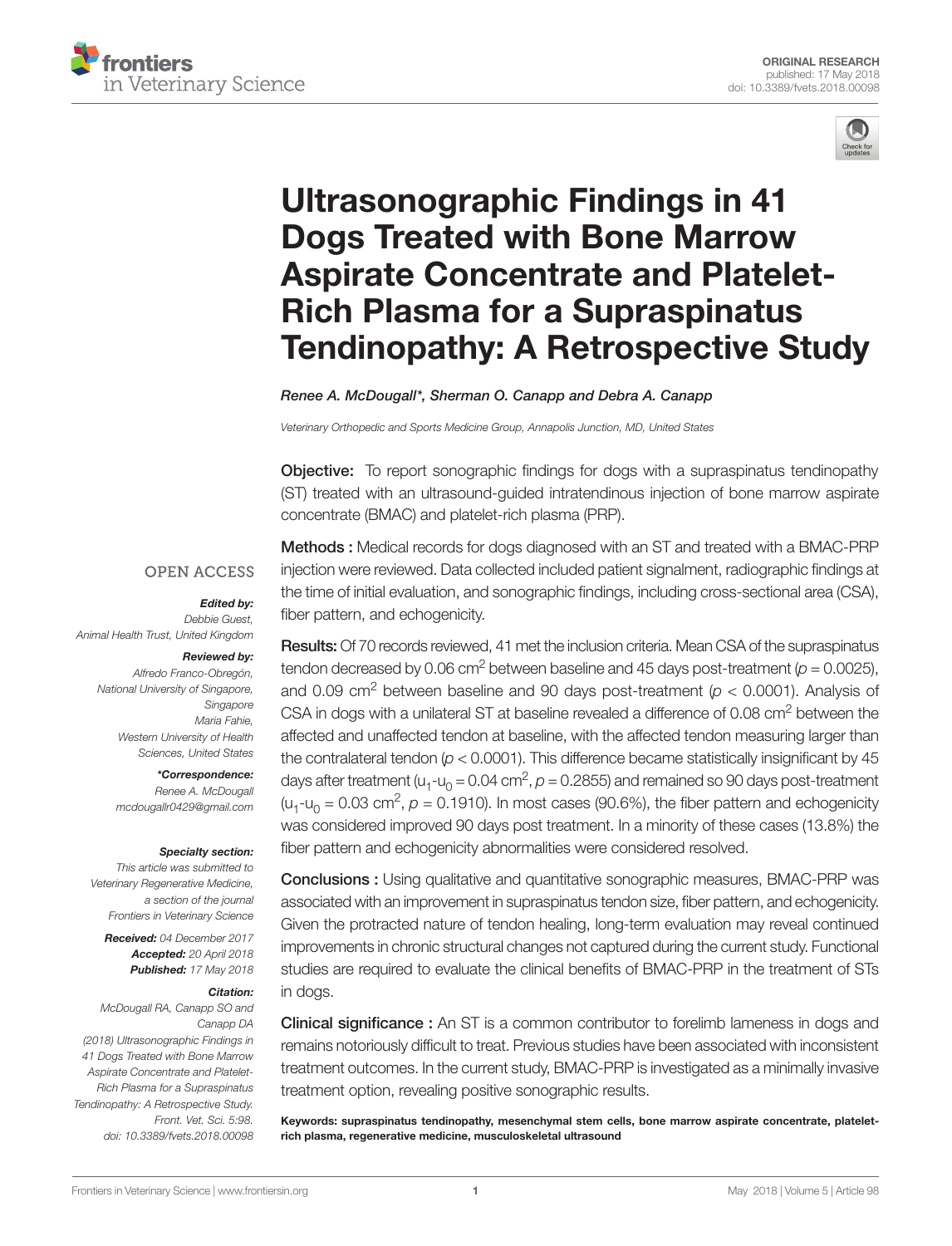# 1. Introduction

Forelimb lameness in dogs is often multifactorial in nature. One component commonly identified in those with chronic mild to moderate lameness is supraspinatus tendinopathy (ST).

Along with other tendinopathies, a diagnosis of an ST may be confirmed using MRI or musculoskeletal ultrasonography [\(1–9](#page-7-0)). Both have been validated for the diagnosis of STs [\(2, 4, 8\)](#page-7-1), however, cost, access to advanced imaging technology, and the requirement for general anesthesia often limits the clinical applicability of MRI. In contrast, diagnostic ultrasound allows for increased ease of acquisition without the need for sedation or anesthesia, and the ability to make contralateral comparisons. An ability to evaluate the contralateral limb may be particularly valuable in dogs with bilateral forelimb lameness, reported in up to 37.6% of dogs with a supraspinatus tendinopathy [\(10](#page-7-2)), making diagnostic ultrasound a convenient modality for both patient diagnosis and an evaluation of patient response to treatment over time.

Sonographic findings consistent with pathology of the supraspinatus tendon may include changes in fiber pattern, echogenicity, and cross-sectional area (CSA) ([1](#page-7-0)).

Fiber pattern and echogenicity of the supraspinatus tendon have been previously evaluated in both humans and dogs, along with well-established markers of tendinopathy including a heterogenous fiber pattern, indicative of intratendinous hemorrhage or an acute partial tear, regions of hypoechogenicity, consistent with intratendinous edema, and regions of hyperechogenicity or acoustic shadowing, evidence of scar tissue formation or intratendinous calcification ([4, 11–15\)](#page-7-3). These markers are often used for diagnostic purposes, ([2, 15–17\)](#page-7-1) however, changes in fiber pattern and echogenicity have also been used to evaluate patient responses to treatment ([16, 17\)](#page-8-0).

In addition to fiber pattern and echogenicity, CSA is also considered a valuable and objective finding commonly obtained during tendon sonography. Increases in tendon thickness or CSA have been previously validated as markers of tendinopathy in both humans and horses, and are considered reliable and repeatable components of sonographic tendon analysis [\(18–21](#page-8-1)). Changes in tendon CSA or thickness have also been previously used in dogs to diagnose STs and evaluate the response of the supraspinatus tendon to treatment ([10, 16, 17\)](#page-7-2).

STs are notoriously difficult to treat. In one previous retrospective study evaluating 327 dogs diagnosed with an ST, 75% had failed to respond to non-steroidal anti-inflammatory drugs (NSAIDs), and 40% had failed a dedicated rehabilitation program [\(10](#page-7-2)). Smaller case series investigating outcomes associated with treatment of STs in dogs have reported improvement in patients treated using formal rehabilitation, including extracorporeal shockwave ultrasound, and open surgery, however, resolution remains elusive in some cases, with persistence or recurrence of lameness noted in up to half of all surgically treated, and 33% of non-surgically treated, cases [\(15,](#page-8-2)  [22, 23\)](#page-8-2).

Intratendinous injection of mesenchymal stem cells (MSC), represents an alternative treatment that has demonstrated promising clinical benefits ([16, 24–27](#page-8-0)). The potential advantages of using such cells include their regenerative capacity, or their ability to differentiate into tenocytes, as well as their ability to modulate

the local inflammatory response, regulate cellular apoptosis, and induce neovascularization [\(24, 28–32\)](#page-8-3).

As a treatment modality, the administration of stem cells is often coupled with platelet-rich plasma (PRP), which provides the fibrin scaffold required for MSC survival, as well as growth factors that enhance endurance and assist with stem cell activation and differentiation [\(33–36\)](#page-8-4).

Many *in vitro* and laboratory animal studies exist investigating the use of MSC to treat STs, however, to the author's knowledge, there is only one study has been published describing the use of MSC and PRP in a veterinary client-owned population ([16\)](#page-8-0). This study demonstrated both a clinical and ultrasonographic improvement in dogs with an ST that were treated using adipose-derived progenitor cells (ADPC), a culture-expanded MSC population and PRP.

Though promising, further investigation into ADPC and PRP (ADPC-PRP) as a treatment for STs has largely been discontinued due to publication of new FDA guidelines that discourage the use of autologous type I animal stem cell products, which include those that have been manipulated by culture expansion ([37](#page-8-5)).

To this end, additional, minimally manipulated, sources of MSCs have been sought, including bone marrow-derived stem cells such as those found in bone marrow aspirate concentrate (BMAC), a type II autologous animal stem cell product ([37\)](#page-8-5).

Additional advantages include the ability to prepare and deliver the bone marrow-derived stem cells at the time of diagnosis. This point-of-care delivery system allows for reduced client costs and the administration of regenerative treatments without the need for an additional anesthetic event. BMAC may also be collected with increased ease and decreased patient morbidity when compared with ADPC, which often involves intra-abdominal penetration.

Therefore, further investigation into BMAC as an alternative MSC treatment for STs in dogs is essential. The purpose of this retrospective study was to evaluate the effects of intratendinous BMAC-PRP on sonographic findings in dogs diagnosed with an ST.

## 2. Materials and Methods

## 2.1. Medical Records Review

In accordance with AAALAC International Rules of Accreditation, this study was performed with the approval of the VOSM Research Committee and with owner consent. All clients provided written consent as required by Veterinary Orthopedic and Sports Medicine Group for every study participant. Medical records were reviewed for dogs diagnosed with an ST that were treated with an ultrasound-guided intratendinous injection of BMAC-PRP. Baseline patient data collected included signalment at the time of treatment, status of the patient as a working or companion dog, duration of lameness prior to initial presentation, limb involvement, and orthopedic physical exam findings related to the diagnosis of an ST, including pain on shoulder manipulation and direct palpation of the supraspinatus. The presence of shoulder radiographs, and radiographic changes consistent with an ST, including mineralization or sclerosis in the region of the supraspinatus tendon, were recorded.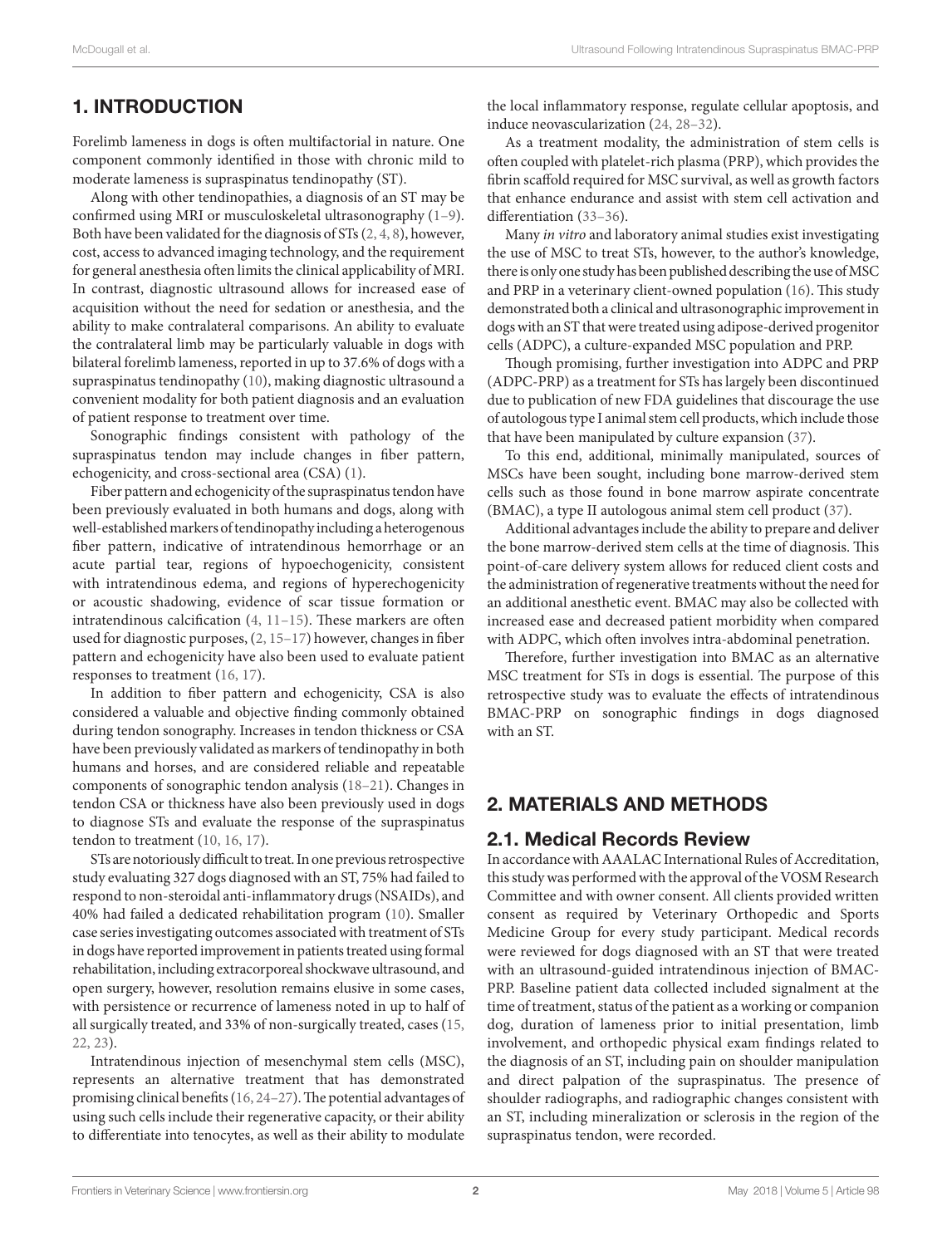#### 2.1.1. Treatment

The date of treatment was recorded. BMAC and PRP generated according to the protocols described below.

One hind limb was chosen for bone marrow collection. Bone marrow aspirate (BMA) was then harvested using previously described techniques ([38, 39\)](#page-8-6). For all dogs a total of 30–40 ml aspirate was drawn into a 60 ml syringe containing 5 ml of heparin. The BMA was then processed according to the manufacturer to create BMAC.<sup>1</sup> The Jamshidi needle was removed from the 60 ml syringe and the BMA was transferred into the Concentrating Device (CD) provided. A counterbalance was created for the CD based on the amount of BMA collected, and both the CD and counterbalance were placed in a centrifuge for 10 min at 3,600 rpm. $^2$  The initial centrifugation resulted in a layer of plasma atop stem cell concentrate. Therefore a second 60 ml syringe was then attached to the CD and aspiration of the light pink plasma layer was performed until red was seen entering the connecting tube between the CD and syringe. A 10 ml syringe was then attached to the CD to aspirate the remaining contents of the CD, the BMAC. The resulting volume was 10% of the original volume, and therefore commonly 3–4 ml. In humans, this solution has been previously proven to contain a total nucleated cell count 6.5 times that of BMA, a CD34+ hematopoietic stem cell concentration 11.5 times that of BMA, and a reduced hematocrit of 10% or less ([40](#page-8-7)). The solution is currently in the process of validation in canines, however preliminary data indicates a 50% nucleated cell count, with 94–99% viability [\(41\)](#page-8-8). Adherence to a plastic surface was demonstrated using a colony forming unit assay (CFU), revealing a rate of 26% colonies formed per CFU ([41\)](#page-8-8), suggesting the presence of MSCs ([42](#page-8-9)). Demonstration of multipotency and expression of species-specific stem cell surface markers, are currently under way.

According to manufacturer instructions, the blood volume required for a standard volume of PRP (4 ml) was obtained using the following methods. One jugular vein was chosen for PRP collection. The selected jugular vein was clipped and aseptically prepared. Approximately 50 ml of whole blood was collected using an 18-gauge butterfly needle and 60 ml syringe containing 10 ml CPDA anti-coagulant. The whole blood was then processed according to the manufacturer.<sup>3</sup> The syringe containing whole blood was transferred to the CD provided. A counterbalance was created for the CD based on the amount of whole blood collected. Both the CD and the counterbalance were placed in a centrifuge for 1 min at 3600 RPM.2 The resultant suspension was a platelet rich buffy coat and platelet poor supernatant atop red blood cells. A 60 ml syringe was used to aspirate the platelet rich and poor layer, and transfer them to a second 30 ml CD. An appropriate counterbalance was again created, and the CD and counterbalance were placed in a centrifuge for 5 min at 3800 RPM. The final suspension consisted of a platelet poor supernatant above a platelet rich buffy coat. A 30 ml syringe was attached to the 30 ml CD and all but 4 ml of

<sup>1</sup>BMC Stem Cell Kit: Companion Regenerative Therapies, Newark, DE, USA

<sup>2</sup>Executive Series Centrifuge II: Emcyte Corporation®, Fort Meyers, FL, USA 3PurePRP® Kit: Companion Regenerative Therapies, Newark, DE, USA

plasma aspirated. A 10 ml syringe was then attached to the CD and the remaining plasma gently mixed. The remaining 4 ml of PurePRP was drawn into the 10 ml syringe. The final solution has been previously validated as a product with a 6-fold increase in platelet count, as well as an increase in monocyte and lymphocyte concentrations, and a decrease in red blood cell and neutrophil concentrations [\(43](#page-8-10)). Though canine guidelines do not yet exist, this product meets human PRP guidelines, which recommend a 4–7 fold increase in platelet concentration [\(44–47](#page-8-11)). In comparison with other commercial canine PRP systems, the PRP system used in the current study has been reported to deliver the greatest platelet yield [\(43](#page-8-10)). This system is similar to most canine PRP systems in the reduction of red blood cells and neutrophils, both of which have been associated with the presence of deleterious inflammatory cytokines that may lead to synovial cell death as well as the degradation of collagen and other components of the joint capsule extra-cellular matrix. The concentration of both lymphocytes and monocytes were increased in this product, though the effect of these white blood cells in PRP remain unknown.

The BMAC was administered using a previously described fenestration technique: ([48, 49\)](#page-8-12) A 22-gauge 1.5″ needle was inserted along the long axis of the tendon and parallel to the ultrasound transducer. Once the needle was identified in the ultrasound field, the needle was advanced toward the lesion and the BMAC was administered under ultrasound guidance. The PRP was similarly administered by replacing the syringe containing BMAC with the syringe containing PRP while maintaining the intra-tendinous location of the needle. The volume delivered was as close to a 1:1 ratio of BMAC-PRP as possible. The exact volume delivered was determined by the administering clinician and discontinued when disruption of supraspinatus fascicles became visible sonographically.

#### 2.1.2. Outcome

Ultrasounds were performed by a single author (DC). Ultrasound data was collected at baseline, 45, and 90 days after BMAC-PRP treatment as is routinely recommended at the time of treatment. Due to variation in patient follow-up, the closest patient re-evaluation to the recommended follow-up dates were selected for data abstraction. For patients with a second date of evaluation, any evaluation following initial discharge and prior to 90 days posttreatment was eligible for selection. For patient with a third date of evaluation, any evaluation following that selected for inclusion as "45 days post-treatment," and more than 45 days post-treatment was eligible for selection. Diagnostic musculoskeletal images were collected bilaterally using an 18 MHz linear probe.<sup>4</sup> Both shoulders were clipped and cleaned. Patients were then placed in lateral recumbency. Ultrasonographic images were obtained in a transverse and longitudinal orientation.

Collected data included CSA, abstracted for at all time points. In addition, both general trends and specific fiber pattern and echogenicity abnormalities consistent with an ST were abstracted from ultrasound reports at baseline and 90 days after treatment.

<sup>4</sup>L64 Linear probe/transducer : Hitachi Healthcare, Twinsburg, OH, USA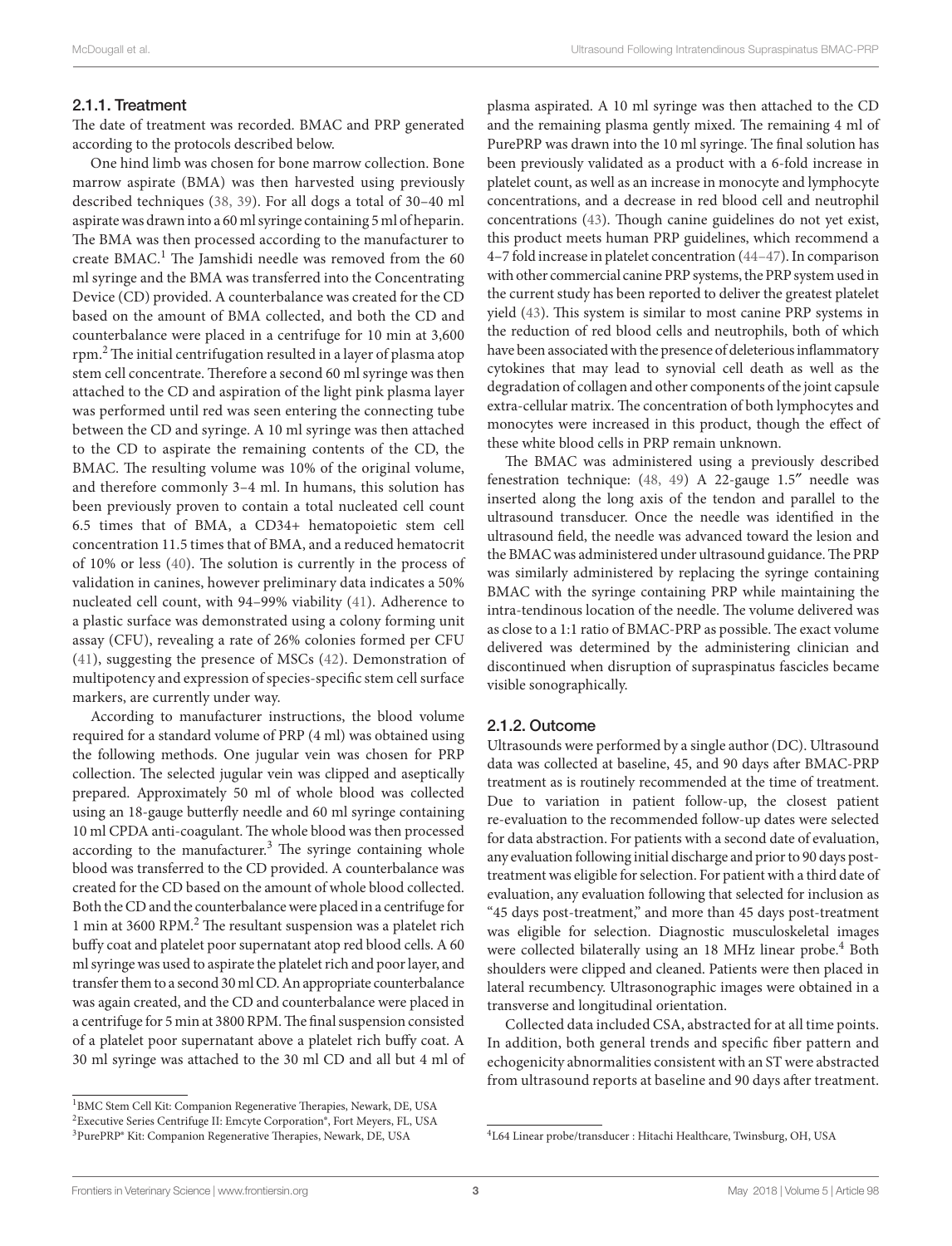#### *2.1.2.1. CSA*

Cross-sectional area was measured in the transverse plane. Three measurements were obtained per tendon. The final CSA was an average of these measurements.

To evaluate how the size of the affected tendon changed over time, the difference in CSA between 45 days post-treatment and baseline, and 90 days post-treatment and baseline, was determined.

To evaluate how the size of the affected tendon changed as it compared to the size of a normal supraspinatus tendon, the difference in CSA between the primary and contralateral limb was determined at baseline and 90 days post-treatment. This calculation was performed only for those dogs that were diagnosed with a unilateral ST.

#### *2.1.2.2. Fiber Pattern and Echogenicity*

Information regarding tendon fiber pattern and echogenicity in the primary limb was assessed, including the presence of a generalized heterogenous or mottled fiber pattern, a generalized hypoechoic fiber pattern, foci of hypoechogenicity or hyperechogenicity, evidence of calcification, and evidence of contact and/or impingement of the biceps tendon. Findings identified 90 days post-treatment were compared with those noted at baseline by a single author (RM). Fiber pattern and echogenicity were considered improved if the sonographer noted improvement within the ultrasound report, or if a comparison of the reports revealed improvement in one or more of the above categories. Findings were considered unchanged if the sonographer noted a static appearance to the supraspinatus tendon, or if a comparison revealed no change in any of the categories above. An outcome of deterioration was assigned if either fiber pattern or echogenicity had worsened as determined by the sonographer or the author reviewing the reports.

#### 2.1.3. Exclusions

Patients were excluded if quantitative comparisons for CSA could not be made, as this was the primary quantitative outcome measure for this study. For patients with bilateral forelimb lameness, the more affected limb was considered primary. For unilateral analyses, patients with bilateral forelimb lameness or a diagnosis of bilateral STs, were excluded.

#### 2.1.4. Statistics

Distributions of continuous data were assessed for normality by the Shapiro-Wilk test. Comparisons of paired, normally distributed, data were made with the paired Student's *t*-test. Proportional distributions of categorical data were compared with the chi-square test or Fisher's exact test. A *p*-value of <0.05 was applied. A posthoc power analysis revealed a power of 51% given a sample size of 41 dogs.

## 3. Results

#### 3.1. Inclusion

70 dogs met the inclusion criteria for medial record review. Of these, 29 records did not contain enough information to assess change in CSA over time and were excluded. The remaining 41 dogs were included in the final statistical analysis.

## 3.2. Medical Record Review

The mean age of the final cohort was  $5.5 \pm 2.6$  years (range 0.8–11.1 years). Seventeen dogs were female (two intact), and 24 dogs were male (10 intact). The most common breed was the Labrador Retriever 11, followed by mixed breed dogs 5, Border Collies 3, Doberman Pinschers 3, Chesapeake Bay Retrievers 3, Golden Retrievers 2, German Shepard Dogs 2, Rottweilers 2, Standard Poodle 2, and one of each of the following: Bernese Mountain Dog, Polish Sheepdog, Malamute, Coonhound, Welsh Corgi, American Staffordshire, Samoyed, and English Labrador Retriever. Among those with a listed occupation, slightly more than half were companion dogs  $(N = 20, 51.3%)$ , with the remainder being working or competitive dogs (*N* = 19, 48.7%).

The median duration of lameness prior to presentation was 9 (range 1–72) months.

A supraspinatus tendinopathy was diagnosed bilaterally in over half of all dogs (*N* = 26/41, 63.4%), and unilaterally in the remainder  $(N = 15/41, 36.6\%).$ 

Findings at the time of initial evaluation included pain on manipulation of the affected shoulder, including flexion or extension (29/31, 93.5%) and direct palpation of the supraspinatus (27/31, 87.1%).

Bilateral shoulder radiographs were obtained in 32/41 (78.0%) dogs. Mineralization in the region of the supraspinatus tendon was noted in 12/32 cases (37.5%). Mineralization was unilateral in 6/12 cases (5 of which had been diagnosed with bilateral STs), and bilateral in the remaining 6/12 (5 of which had been diagnosed with bilateral STs).

## 3.3. Outcome

On average, the post-treatment evaluation closest to 45 days after injection was  $46 \pm 11$  days after injection. Similarly, the average post-treatment evaluation closest to 90 days following treatment was  $96 \pm 14$  days after injection.

#### 3.3.1. Musculoskeletal Ultrasound

Ultrasound CSA results were available for all 41 dogs at baseline, 26/41 dogs 45 days post-treatment and 37/41 dogs 90 days posttreatment. The mean CSA of the supraspinatus tendon for all dogs was noted to decrease significantly by 0.06 cm<sup>2</sup> 45 days post-treatment (95% CI = 0.02,0.09; *p* = 0.0025) (**[Figure 1A](#page-4-0)**). A larger decrease in CSA was observed between baseline and 90 days post-treatment at 0.09 cm<sup>2</sup> (95% CI = 0.06,0.12; *p* < 0.0001) (**[Figure 1A](#page-4-0)**).

Among dogs with a unilateral ST, a statistically significant difference was observed between the affected and unaffected CSA at baseline, with the affected tendon measuring an average of 0.08 cm<sup>2</sup> larger than that of the unaffected tendon for the 20 patients in which this assessment was performed (95% CI 0.05,0.1; *p* < 0.0001) (**[Figure 1B](#page-4-0)**). By 45 days post-treatment, this difference had decreased by 50%, with the affected tendon measuring only 0.04 cm<sup>2</sup> larger than that of the unaffected tendon among the 5 patients in which this was assessed (95% CI −0.04,0.11; *p* =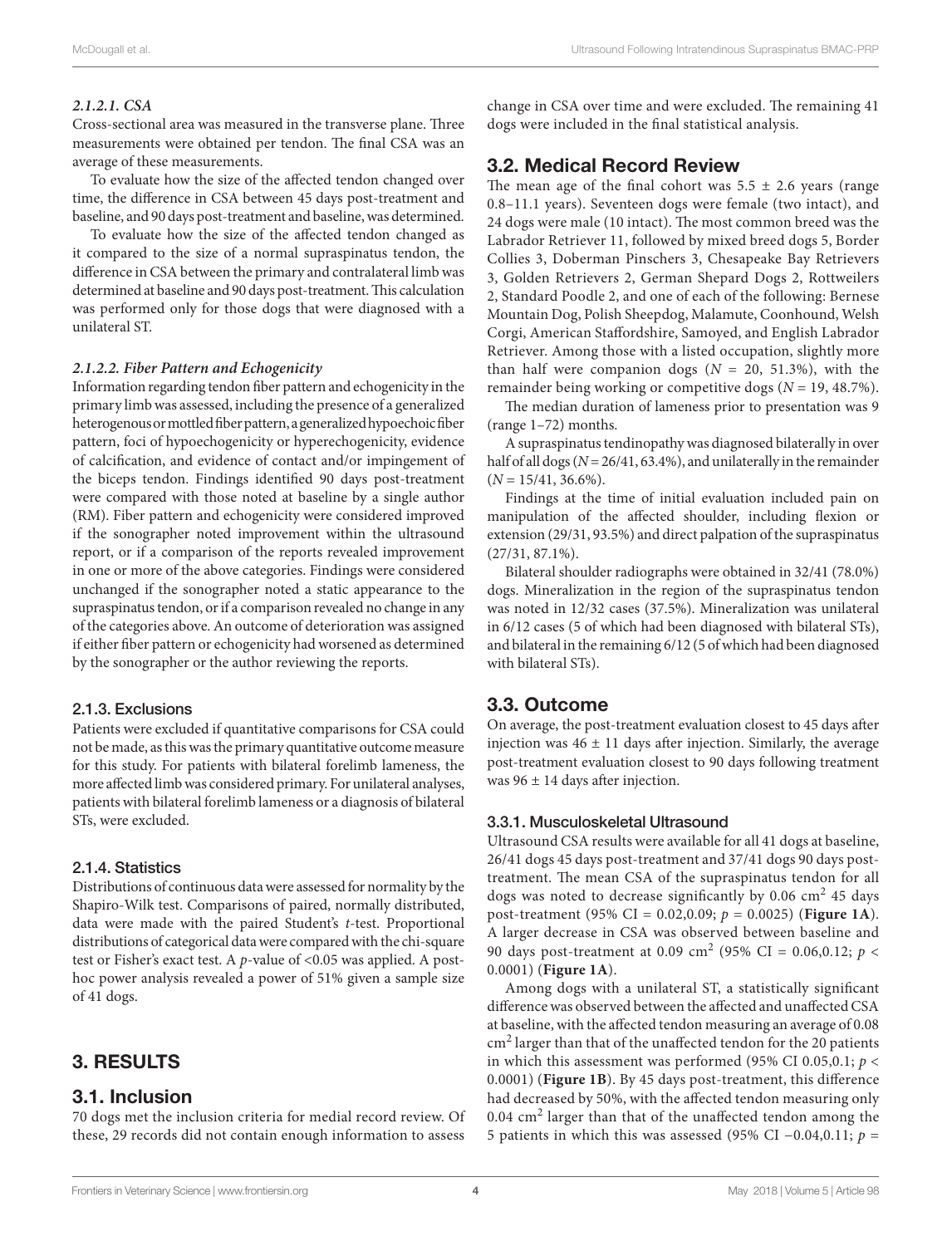

<span id="page-4-0"></span>**FIGURE 1** | (A) This box plot depicts the distribution of change in the affected tendon CSA after treatment. The change in CSA between 45 days post-treatment and baseline (*N* = 26), as well as between 90 days post-treatment and baseline (*N* = 37) is depicted. The solid lines depict the median as well as the upper and lower quartiles. A single outlier is identified with a solid dot. The mean for each time point is identified by an x. The CI for each time point is also outlined by dashed lines. The asterisks indicate that the change in tendon CSA between the two time points are significant (Day 45 – Pre-treatment, *p* = 0.0025; Day 90 – Pre-treatment, *p* < 0.0001). (B) The distribution of differences between affected and contralateral limb tendon CSA prior to treatment ( $N = 20$ ), 45 days post-treatment ( $N = 5$ ), and 90 days post-treatment (*N* = 11) is displayed. The solid lines depict the median, upper, and lower quartiles. The mean for each point is identified by an x.The CI for each time point is also depicted using dashed lines. The asterisk highlights a time point at which the difference in CSA is significant (Pre-treatment – *p* < 0.0001, Day  $45 - p = 0.2855$ , Day  $90 - p = 0.1910$ .

0.2855) (**[Figure 1B](#page-4-0)**). Ninety days post-treatment, the difference in CSA between the affected and unaffected limb was  $0.03 \text{ cm}^2$ among 11 dogs (95% CI −0.02,0.07; *p* = 0.1910) (**[Figure 1B](#page-4-0)**).

Information regarding fiber pattern and echogenicity was available for 36/41 dogs at baseline and 32/41 dogs 90 days post-treatment.



<span id="page-4-1"></span>FIGURE 2 | (A) A transverse ultrasonic view of the right supraspinatus tendon of patient A at the time of pre-treatment ultrasound. The supraspinatus tendon is highlighted (white outline), revealing a mottled heterogenous fiber pattern within the body of the tendon. No additional abnormalities were noted. For anatomical reference the greater tubercle (GT), humerus (humerus), and biceps tendon (arrows) are highlighted. (B) A transverse ultrasonographic view of the right supraspinatus tendon of patient A at the time of recheck ultrasound 96 days after intra-tendinous BMAC-PRP injection. The supraspinatus tendon is outlined. Note the homogenous, less echogenic (normal), fiber pattern within the body of the tendon.

RIGHT

0.44 cm2<br>BG:19 DR:70<br>HdTHI-R

In most cases (29/32, 90.6%) the fiber pattern and echogenicity of the affected tendon was considered improved when a comparison was performed between baseline and 90 days post-treatment (**[Figure 2A,B](#page-4-1)**). In the remaining cases (3/32, 9.4%) the fiber pattern and echogenicity was considered unchanged (**[Figure 3A,B](#page-5-0)**). Though improved, the fiber pattern and echogenicity returned to normal in a minority of cases 4/32 (12.5%).

Specific sonographic findings for these dogs have been summarized in **[Table 1](#page-5-1)**. The prevalence of most abnormalities were noted to decrease over time. A statistically significant decrease in the presence of a generalized hypoechoic fiber pattern (*P* = 0.003391) and contact/impingement of the biceps tendon (*P* =< 0.00001) was noted.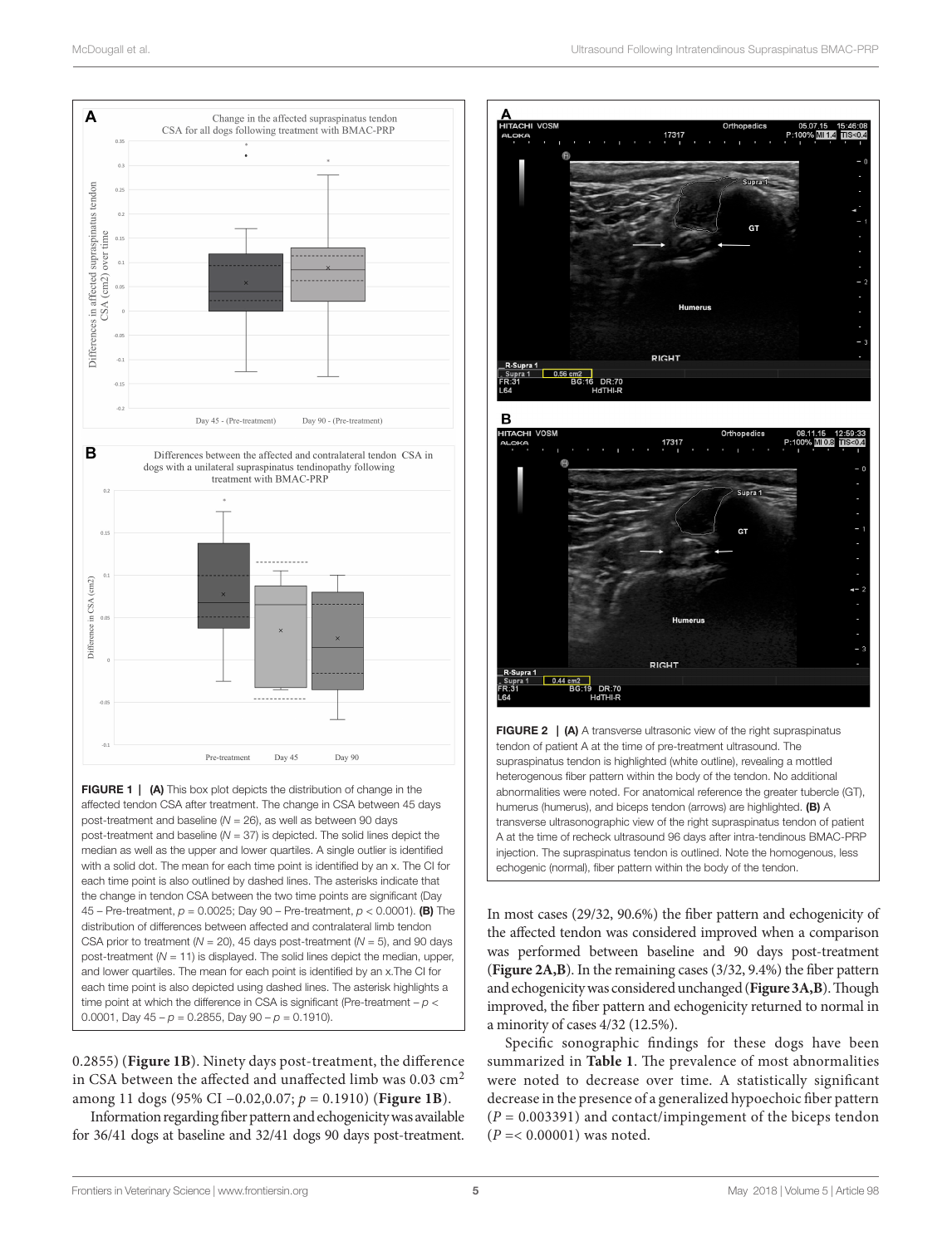

<span id="page-5-0"></span>FIGURE 3 | (A) A transverse ultrasonographic view of the right supraspinatus tendon of patient B at the time of pre-treatment ultrasound, prior to an intratendinous injection with BMAC-PRP. The supraspinatus tendon is outlined. Note the generalized mottled, hyperechoic, heterogenous fiber pattern. (B) A transverse ultrasonographic view of the right supraspinatus tendon of patient B at the time of a recheck ultrasound 96 days post treatment. The supraspinatus tendon is outlined. Note the static generalized mottled, heterogenous fiber pattern. Subjectively the sonographer noted that the baseline ultrasound revealed intratendinous inflammation that had largely resolved by this time, with primarily fibrous changes remaining.

# 4. Discussion

Similar to dogs treated with ADPC-PRP, dogs treated with BMAC-PRP demonstrated a decreased CSA in the affected supraspinatus tendon 90 days post-treatment [\(16\)](#page-8-0). Additionally, in dogs that were unilaterally affected, the CSA of the enlarged supraspinatus tendon was found to return to that of the sonographically normal, contralateral tendon over the 90 day course of the study [\(16](#page-8-0)). This suggests that BMAC-PRP, like ADPC-PRP may be effective in reducing the size of the affected tendon in dogs diagnosed with an ST.

Impact on tendon size may be even more significant, given previous links between tendon size and tendon pathology. For example, tendon size is thought to increase sonographically in both acute and chronic tendinopathies due to etiopathalogic changes within the tendon [\(1](#page-7-0)). Acutely, hemorrhage and edema add to tendon bulk [\(1, 50\)](#page-7-0). Chronically, the tendon likely remains thickened due to the presence of fibrous tissue, intratendinous calcification, and degenerative changes, including an increased proteoglycan content, loss of collagen organization and bundling, and myxomatous degeneration ([48–60](#page-8-12)).

As might be expected, in contrast with tendon injury, tendon healing is associated with a sonographic resolution of enlargement, along with a histologic increase in formation and organization of mature collagen and a decrease in cellularity, as demonstrated in Crass et al, a study investigating the correlation between sonographic and histologic changes that occur during equine tendon healing [\(60\)](#page-9-0).

Though additional canine studies are indicated, these results suggest that a decrease in tendon size noted following treatment with BMAC-PRP may also be linked to a histologic improvement in tendon pathology.

In the current study, the changes in CSA were relatively small, with the largest mean change in CSA, 0.09 cm<sup>2</sup>, identified between baseline and 90 days post-treatment. When evaluated as a fraction of tendon size, however, this difference represented a 15.2% change in the size of the tendon. Though it was not within the scope of the current study to evaluate patient function alongside ultrasonography, similar changes have been considered significant in equine medicine, where a 10% increase in the size of the superficial digital flexor tendon is considered evidence of re-injury ([21\)](#page-8-13). Functional canine studies are needed to determine whether there is a similar correlation between the magnitude of

<span id="page-5-1"></span>TABLE 1 | Frequency and distribution of specific sonographic abnormalities in dogs with a supraspinatus tendinopathy pre-treatment and 90 days post-treatment with BMAC-PRP.

|               |         | Mottled, heterogenous Generalized hypoechoic |                | Hypoechoic or  |                         | Evidence of    | Contact/Impingement  |
|---------------|---------|----------------------------------------------|----------------|----------------|-------------------------|----------------|----------------------|
|               |         | fiber pattern                                | fiber pattern  | anechoic foci  | <b>Hyperechoic foci</b> | calcification  | of the biceps tendon |
| Pre-treatment | Absent  | $5(14.3\%)$                                  | 20 (55.6%)     | 28 (77.8%)     | $9(25.0\%)$             | 33 (91.6%)     | 7(20.6%)             |
|               | Present | 31 (85.7%)                                   | 16 (44.4%)     | $8(22.2\%)$    | 27 (75.0%)              | 3(8.3%)        | 27 (79.4%)           |
| Day 90        | Absent  | 7 (33.3%)                                    | 25 (89.3%)     | 24 (85.7%)     | $6(19.4\%)$             | 24 (85.7%)     | 27 (84.4%)           |
|               | Present | 14 (66.6%)                                   | $3(10.7\%)$    | $4(14.3\%)$    | 25 (80.6%)              | 4 (14.3%)      | 5(15.6%)             |
| p-value       |         | $p = 0.082389$                               | $D = 0.003391$ | $p = 0.419684$ | $p = 0.580461$          | $p = 0.449124$ | D < 0.00001          |

*Relationships between categorical data was assessed using the chi-squared or Fisher's exact test. The resultant p-values can be seen at the bottom of each column. P-values are bolded where a relationship was detected between the groups at an alpha of 0.05.*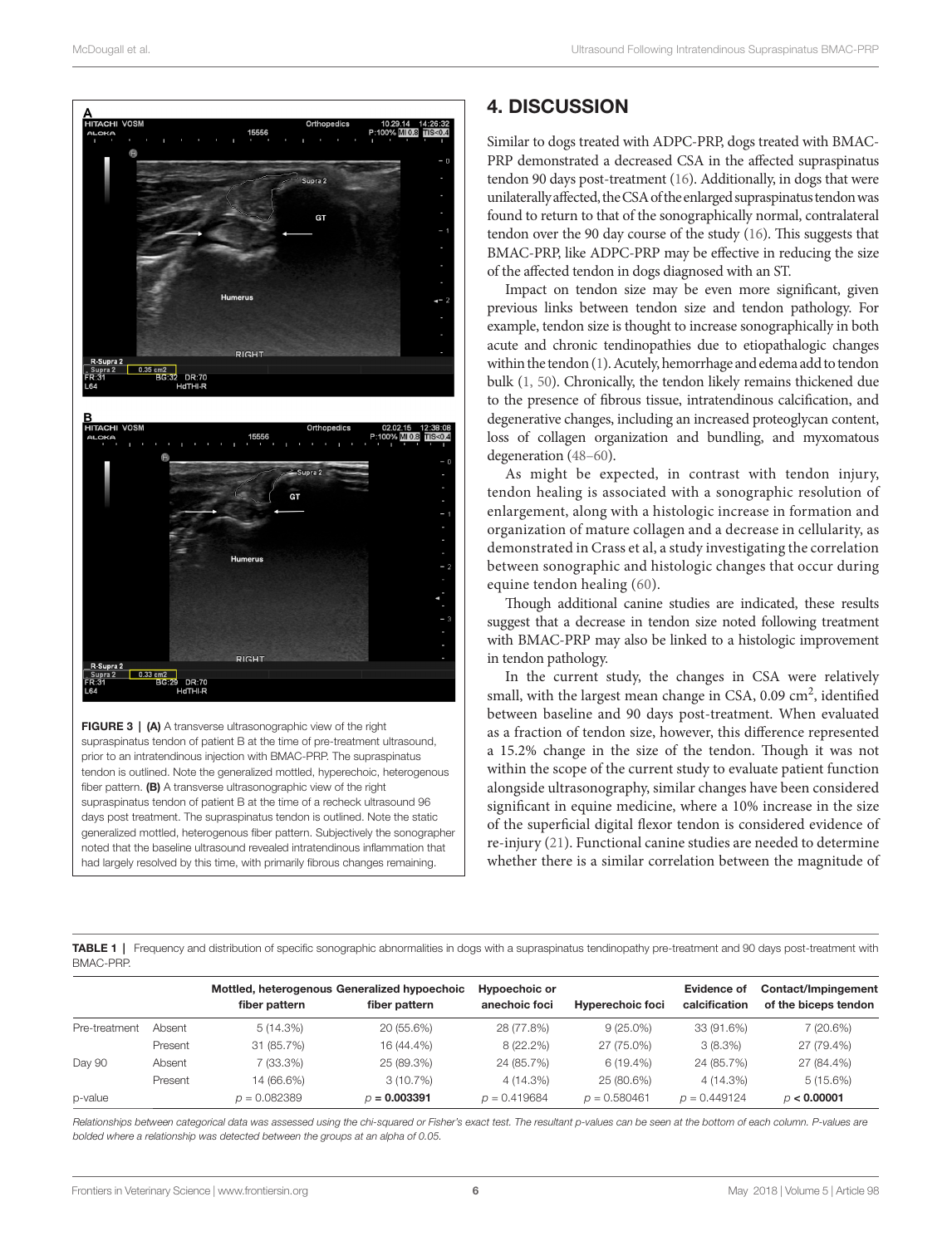change in tendon size and tendon function in dogs. Pending further evaluation, small changes in supraspinatus tendon CSA should be carefully considered in conjunction with clinical parameters.

In addition to changes in tendon CSA, diagnostic ultrasound also revealed improvements in echogenicity and fiber pattern in most (90.6%) cases. This is comparable to dogs receiving ADPC-PRP, 100% of which showed improvement in echogenicity and fiber pattern at follow-up [\(16\)](#page-8-0). Notably, a greater proportion of dogs treated with BMAC-PRP and ADPC-PRP demonstrated sonographic improvement in fiber pattern and echogenicity than those treated with intratendinous PRP alone, where improvement was noted in only 9/16 (60%) patients 6 weeks after treatment [\(17](#page-8-14)). One likely contributor to this disparity, is the presence of stem cells in both BMAC and ADPC. These cells may differentiate into tenocytes, directly contributing to tendon regeneration [\(28](#page-8-15)). More importantly, however, MSCs exert indirect effects, including the release of cytokines and growth factors that recruit circulating stem cells to the site of injury, stimulate neovascularization, increase collagen density, and inhibit apoptosis and fibrosis, facilitating restoration of normal tendon architecture and biomechanical strength [\(24, 28–32\)](#page-8-3).

Despite overwhelming improvement in fiber pattern and echogenicity, only a minority (13.8%) of cases were reported to have a normal fiber pattern and echogenicity 90 days posttreatment. This lack of complete response may be related to the brevity of follow-up with respect to tendon healing, a process that is highly variable, but generally takes approximately 3–5 months for sonographic resolution of architectural abnormalities ([1, 61\)](#page-7-0). In the current study, standard hospital recommendations for patient re-evaluation following the administration of BMAC-PRP limited the number and timing of post-treatment evaluations available for data collection. Future studies should aim to continue data collection for at least 5 months post-treatment to evaluate continued improvements in tendon fiber pattern and echogenicity.

Alternatively, it has also been proposed that almost all tendon injuries will be associated with chronic, minor ultrasound changes ([1](#page-7-0)). This suggests that determining whether abnormalities are present, rather than evaluating each ultrasound for improvement, may result in an incorrect diagnosis of a persistent ST for some dogs. Diagnostics with a higher specificity may include an evaluation of improvement in tendon abnormalities over time, evaluation of the presence or absence of specific abnormalities over time, as previously mentioned, comparison to the contralateral limb in patients where a bilateral ST is not diagnosed, or the creation of a sonographic grading system. Paired functional studies are required to determine, which of these diagnostics would be clinically useful, if any.

Hypoechogenicity is related to intratendinous edema, which is commonly associated with acute tendinopathies, though it may also play a role in chronic tendinopathies following a failure of adequate remodeling ([1, 10\)](#page-7-0). Secondary to the enlargement that accompanies tendon edema, the supraspinatus tendon may contact the biceps. In more severe cases, this may progress to supraspinatus impingement of the biceps tendon. As both hypoechogenicity and contact of the biceps tendon are associated with tendon inflammation, the resolution of these findings following treatment with BMAC-PRP, suggests that there may be an association between treatment and resolution of intratendinous edema.

In addition to improvements in echogenicity and contact with the biceps tendon, a near-significant improvement was also noted in the prevalence of a mottled or heterogenous fiber pattern (*p* = 0.08239), commonly associated with fiber disruption, an acute partial tear or intratendinous hemorrhage ([1](#page-7-0)). As with those changes noted above, improvement in this finding may suggest a resolution of acute pathology following treatment with BMAC-PRP. This might be expected, given the potent anti-inflammatory and immunomodulatory qualities of mesenchymal stem cells and PRP discussed above ([24, 28–32](#page-8-3)). The small sample size in the current study may have resulted in a lack of statistical significance.

In contrast with the ultrasound findings above, evidence of intratendinous calcification was noted to increase, though the change was not statistically significant. In musculoskeletal sonography, acoustic shadowing is indicative of calcification, a chronic tendinous change [\(1, 23, 62\)](#page-7-0). Therefore, it is possible that this increase is related to a lack of BMAC-PRP treatment efficacy with respect to intratendinous calcification. This is thought to be unlikely, however, as the presence of hyperechoic foci, also indicative of intratendinous calcification, ([1](#page-7-0)) was noted to decrease following treatment. Alternatively, it is possible that a longer follow-up period is required to achieve resolution of tendon calcification. Lastly, it is important to note that calcification has been noted in dogs with no clinical signs of lameness [\(23, 62\)](#page-8-16). As a result, signs of intratendinous calcification should be carefully interpreted, and be considered in conjunction with the patient's clinical signs. In the current study, no functional data was collected, making interpretation of these findings difficult.

## 4.1. Limitations

The limitations of this study include those associated with retrospective data collection. Beyond the retrospective nature of this study, loss to follow-up also impacted our final cohort, reducing it by up to 21% for some outcome measures. This diminished the statistical power of the study.

Beyond the retrospective nature of this study, there was no attempt to blind the primary investigator (RM) to patient outcomes. As the study included no control group and the data had been recorded prior to data abstraction, this is not believed to have significantly biased the study results.

As a retrospective study, histopathologic assessment of the supraspinatus tendon was not possible. Histologic evaluation of the supraspinatus tendon would provide essential information regarding the impact of the administered stem cells, as well as their ability to differentiate and incorporate into the damaged tendon.

In the current study, dogs with concurrent orthopedic disease were not excluded, and data regarding additional orthopedic diagnoses was not collected. Given the high rate of concurrent shoulder and/or elbow pathology in dogs with an ST, [\(10\)](#page-7-2) it is possible that the presence of additional orthopedic diseases in some dogs acted as a confounder. To this end, in a previous study investigating the use of ADPC-PRP for the treatment of STs, dogs with concurrent orthopedic pathology were excluded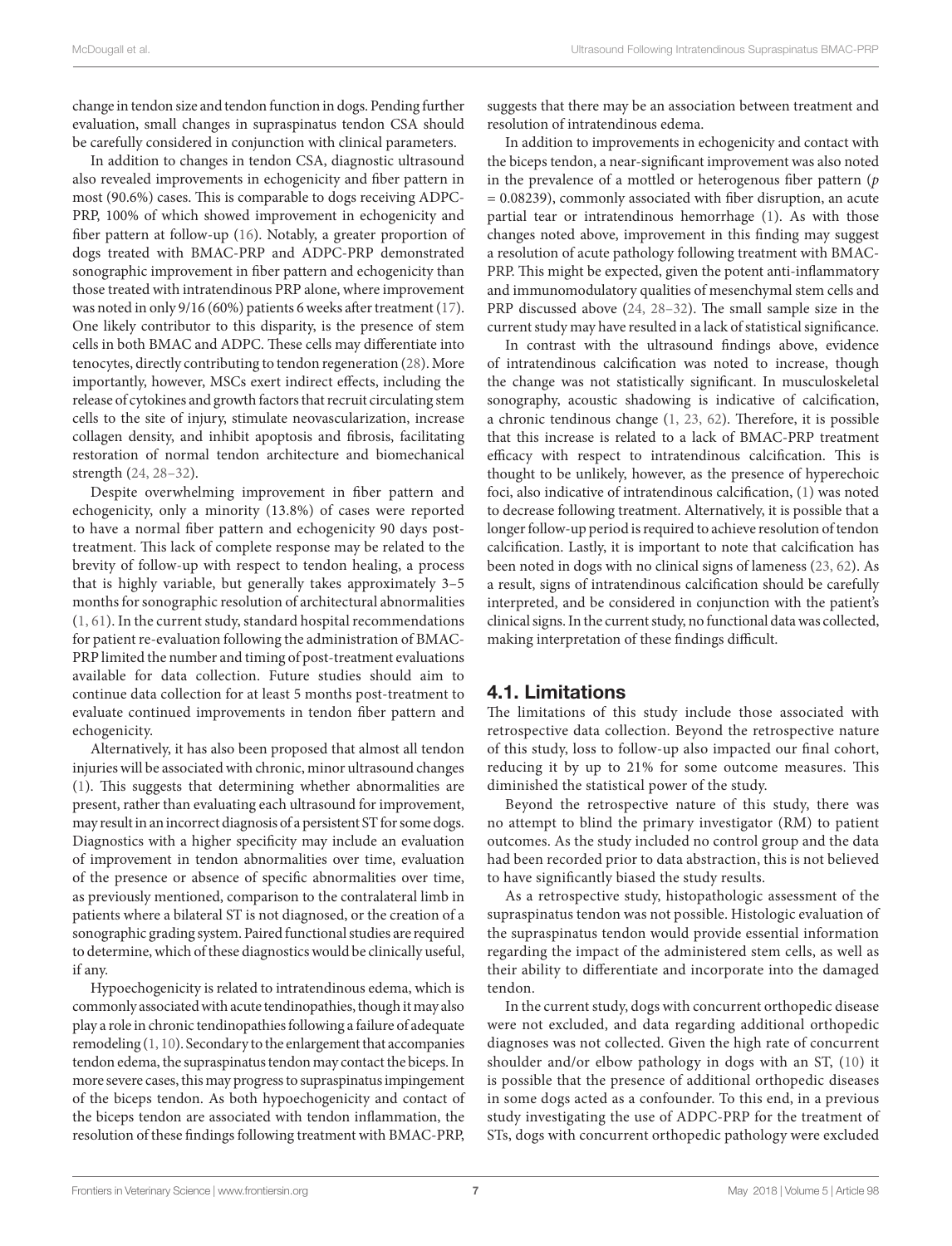([16](#page-8-0)). When compared with these previous results, however, the ultrasound results obtained in the current study demonstrate similar trends and significant findings; therefore it is considered unlikely that the presence of concurrent orthopedic disease acted as a significant confounder for the above ultrasound findings.

Ideally, information regarding fiber pattern and echogenicity would have been evaluated quantitatively, allowing inter and intra-observer comparisons to be made, as well as objective evaluations of patients over time. For example, in human medicine, the ultrasound shoulder pathology rating scale (USPRS) is a quantitative scale that allows for an objective evaluation of the bony and tendinous components of the shoulder commonly involved in shoulder pathology, including the supraspinatus tendon ([63](#page-9-1)). Unfortunately, no similarly validated scale has been published in veterinary medicine. Moreover, the supraspinatus component of the USPRS does not reflect the changes in fiber pattern and echogenicity noted in canine ST. For example, the USPRS does not evaluate calcification of the supraspinatus tendon or the type of change in echogenicity (i.e., hyper or hypoechogenic), both of which may suggest etiology, chronicity, and ultimately guide expectations following treatment ([1, 3,](#page-7-0)  [10, 23\)](#page-7-0). To this end, information regarding fiber pattern and echogenicity was depicted in descriptive terms, rather than a numerical scale.

Although it is not considered a limitation, it was not within the scope of the current study to evaluate functional patient outcomes, such as measures of lameness over time. More importantly, though the presence of concurrent orthopedic disease was considered unlikely to confound sonographic findings of the supraspinatus tendon, the same could not be said for measures of lameness. Due to this inability to accurately isolate the impact of an ST on multifactorial lameness, evaluation of lameness was not performed in the current study. This would have provided an important correlate to the sonographic data collected in the current study.

Ultimately, additional, prospective ultrasound studies investigating the use of BMAC-PRP for the treatment of STs in dogs are necessary to determine how treatment efficacy compares with no treatment (placebo) and alternative treatments including NSAIDs, formal rehabilitation, and surgery.

To the author's knowledge, only one previous study exists investigating the use of BMAC-PRP in the treatment of a tendinopathy [\(64\)](#page-9-2). In this study, BMAC-PRP was delivered to humans with rotator cuff pathology, concluding that BMAC-PRP enhanced the proliferation and migration of tendonderived stem cells, and suppressed inappropriate chondrogenic and osteogenic differentiation of these cells ([64](#page-9-2)). A decrease in sonographic measurement of rotator cuff tears was also noted, though the change was not significant ([64](#page-9-2)). Overall these results are promising and build on previous *in vitro* knowledge of the benefits that BMAC-PRP may have on a naturally-occurring tendinopathies, supporting further clinical investigation of this regenerative combination.

## 4.2. Conclusion

Overall, treatment of an ST with BMAC-PRP was associated with a decrease in individual tendon CSA over time, and a return of the affected tendon CSA to that of the contralateral limb, where an unaffected contralateral tendon was available for evaluation. An evaluation of fiber pattern and echogenicity revealed an improvement in most cases. Resolution of architectural changes was rarely achieved, however, the follow-up period was short, and resolution of sonographic abnormalities may not be a realistic goal in a setting of chronic tendinopathy. Additional, prospective, controlled, studies are required to evaluate the clinical and functional benefits of BMAC-PRP, however, it appears to be a potentially viable treatment alternative for ADPC-PRP in dogs with an ST.

## Author Contributions

RM was responsible for data collection, analysis, and primary authorship. SC is the owner of the surgical practice where patients were diagnosed and frequently diagnosed patients, referring them for musculoskeletal ultrasound to be performed by DC. SC and DC were responsible for assisting RM and reviewing and editing the paper.

## **REFERENCES**

- <span id="page-7-0"></span>1. Zwingenberger A, Bengini L, Lamb CR, Mistieri ML, Wigger A, Canola JC et al "Musculoskeletal system". In: Mattoon JS, Nyland TG, editors. *Small animal diagnostic ultrasound*. 3rd ed. St. Louis, USA: WB Saunders (2015). p. 517–40.
- <span id="page-7-1"></span>2. Mistieri ML, Wigger A, Canola JC, Filho JG, Kramer M. Ultrasonographic evaluation of canine supraspinatus calcifying tendinosis. *J Am Anim Hosp Assoc* (2012) 48(6):405–10. doi: [10.5326/JAAHA-MS-5818](http://dx.doi.org/10.5326/JAAHA-MS-5818)
- 3. Teefey SA. Shoulder sonography: why we do it. *J Ultrasound Med* (2012) 31(9):1325–31.
- <span id="page-7-3"></span>4. Arend CF, Arend AA, da Silva TR, Silfa TR. Diagnostic value of tendon thickness and structure in the sonographic diagnosis of supraspinatus tendinopathy: room for a two-step approach. *Eur J Radiol* (2014) 83(6):975–9. doi: [10.1016/j.ejrad.2014.02.021](http://dx.doi.org/10.1016/j.ejrad.2014.02.021)
- 5. Kramer M, Gerwing M. The importance of sonography in orthopedics for dogs. *Berl Munch Tierarztl Wochenschr* (1996) 109(4):130–5.
- 6. Iannotti JP, Ciccone J, Buss DD, Visotsky JL, Mascha E, Cotman K, et al. Accuracy of office-based ultrasonography of the shoulder for the diagnosis of rotator cuff tears. *J Bone Joint Surg Am* (2005) 87(6):1305–11. doi: [10.2106/](http://dx.doi.org/10.2106/JBJS.D.02100) [JBJS.D.02100](http://dx.doi.org/10.2106/JBJS.D.02100)
- 7. Ottenheijm RP, van't Klooster IG, Starmans LM, Vanderdood K, de Bie RA, Dinant GJ, et al. Ultrasound-diagnosed disorders in shoulder patients in daily general practice: a retrospective observational study. *BMC Fam Pract* (2014) 15:1115. doi: [10.1186/1471-2296-15-115](http://dx.doi.org/10.1186/1471-2296-15-115)
- 8. Sein ML, Walton J, Linklater J, Harris C, Dugal T, Appleyard R, et al. Reliability of MRI assessment of supraspinatus tendinopathy. *Br J Sports Med* (2007) 41(8):e9–e4. doi: [10.1136/bjsm.2006.034421](http://dx.doi.org/10.1136/bjsm.2006.034421)
- 9. Long CD, Nyland TG. Ultrasonographic evaluation of the canine shoulder. *Vet Radiol Ultrasound* (1999) 40(4):372–9. doi: [10.1111/j.1740-8261.1999.](http://dx.doi.org/10.1111/j.1740-8261.1999.tb02129.x) [tb02129.x](http://dx.doi.org/10.1111/j.1740-8261.1999.tb02129.x)
- <span id="page-7-2"></span>10. Canapp SO, Canapp DA, Carr BJ, Cox C, Barrett JG. Supraspinatus tendinopathy in 327 dogs: a retrospective study. *VE* (2016) 1(3(). doi: [10.18849/ve.v1i3.32](http://dx.doi.org/10.18849/ve.v1i3.32)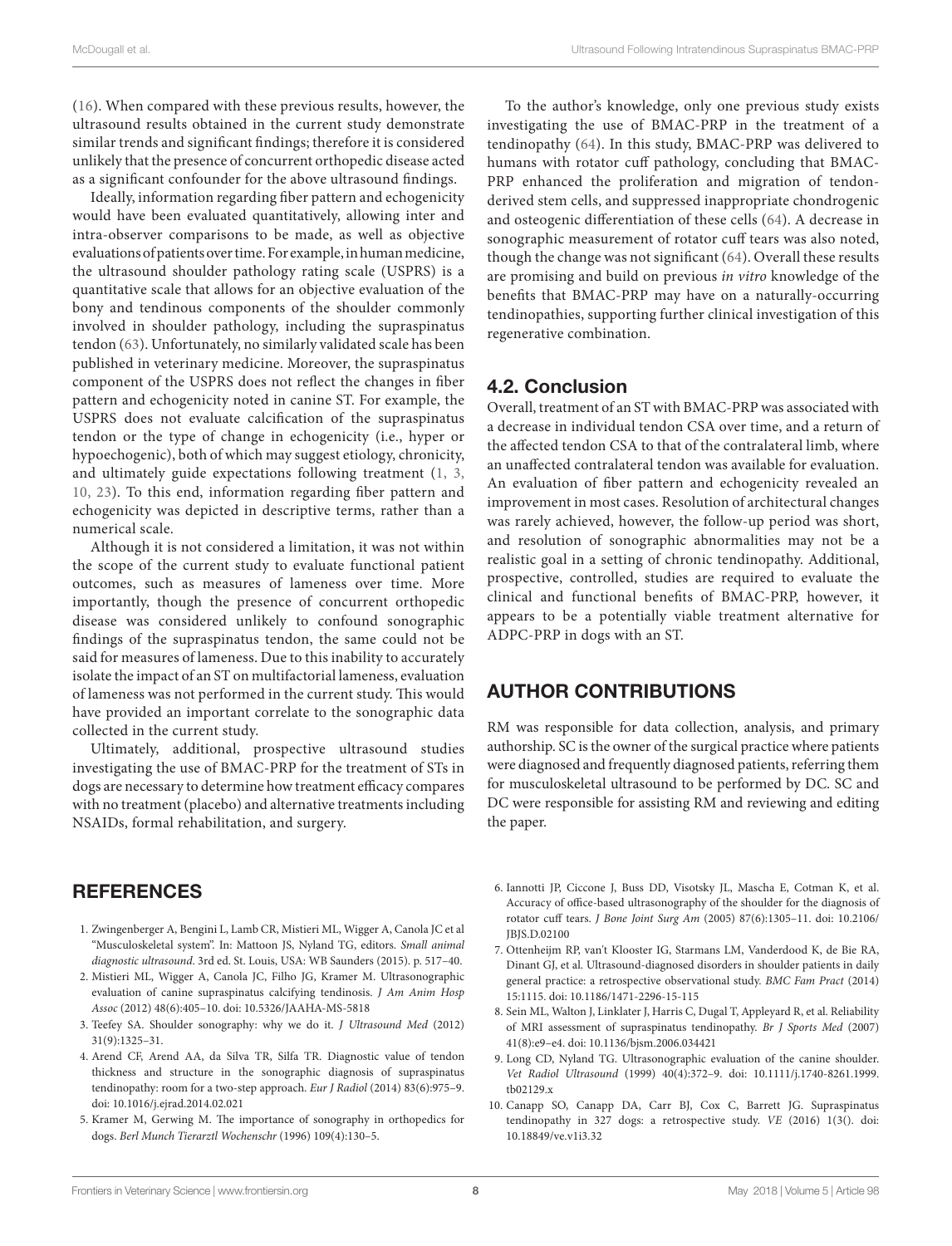- 11. Yamaguchi K, Ditsios K, Middleton WD, Hildebolt CF, Galatz LM, Teefey SA. The demographic and morphological features of rotator cuff disease. A comparison of asymptomatic and symptomatic shoulders. *J Bone Joint Surg Am* (2006) 88(8):1699–704. doi: [10.2106/JBJS.E.00835](http://dx.doi.org/10.2106/JBJS.E.00835)
- 12. Pickersgill CH, Marr CM, Reid SW. Repeatability of diagnostic ultrasonography in the assessment of the equine superficial digital flexor tendon. *Equine Vet J* (2001) 33(1):33–7. doi: [10.2746/042516401776767494](http://dx.doi.org/10.2746/042516401776767494)
- 13. Padaliya NR, Ranpariya JJ, Kumar D, Javia CB, Barvalia DR. Ultrasonographic assessment of the equine palmar tendons. *Vet World* (2015) 8(2):208–12. doi: [10.14202/vetworld.2015.208-212](http://dx.doi.org/10.14202/vetworld.2015.208-212)
- 14. Mistieri ML, Wigger A, Canola JC, Filho JG, Kramer M. Ultrasonographic evaluation of canine supraspinatus calcifying tendinosis. *J Am Anim Hosp Assoc* (2012) 48(6):405–10. doi: [10.5326/JAAHA-MS-5818](http://dx.doi.org/10.5326/JAAHA-MS-5818)
- <span id="page-8-2"></span>15. Leeman JJ, Shaw KK, Mison MB, Perry JA, Carr A, Shultz R. Extracorporeal shockwave therapy and therapeutic exercise for supraspinatus and biceps tendinopathies in 29 dogs. *Vet Rec* (2016) 179(15):385. doi: [10.1136/vr.103487](http://dx.doi.org/10.1136/vr.103487)
- <span id="page-8-0"></span>16. Canapp SO, Canapp DA, Ibrahim V, Carr BJ, Cox C, Barrett JG. The use of adipose-derived progenitor cells and platelet-rich plasma combination for the treatment of supraspinatus tendinopathy in 55 dogs: a retrospective study. *Front Vet Sci* (2016) 3:61. doi: [10.3389/fvets.2016.00061](http://dx.doi.org/10.3389/fvets.2016.00061)
- <span id="page-8-14"></span>17. Ho LK, Baltzer WI, Nemanic S, Stieger-Vanegas SM. Single ultrasound-guided platelet-rich plasma injection for treatment of supraspinatus tendinopathy in dogs. *Can Vet J* (2015) 56(8):845–9.
- <span id="page-8-1"></span>18. Yamaguchi K, Ditsios K, Middleton WD, Hildebolt CF, Galatz LM, Teefey SA. The demographic and morphological features of rotator cuff disease. A comparison of asymptomatic and symptomatic shoulders. *J Bone Joint Surg Am* (2006) 88(8):1699–704. doi: [10.2106/JBJS.E.00835](http://dx.doi.org/10.2106/JBJS.E.00835)
- 19. Pickersgill CH, Marr CM, Reid SW. Repeatability of diagnostic ultrasonography in the assessment of the equine superficial digital flexor tendon. *Equine Vet J* (2001) 33(1):33–7. doi: [10.2746/042516401776767494](http://dx.doi.org/10.2746/042516401776767494)
- 20. Padaliya NR, Ranpariya JJ, Kumar D, Javia CB, Barvalia DR. Ultrasonographic assessment of the equine palmar tendons. *Vet World* (2015) 8(2):208–12. doi: [10.14202/vetworld.2015.208-212](http://dx.doi.org/10.14202/vetworld.2015.208-212)
- <span id="page-8-13"></span>21. Reef VB. Musculoskeletal ultrasound. In: Reef VB, editor. *Equine diagnostic ultrasound*. . 1st ed. Philadelphia: W.B. Saunders (1998). p. Vol. 560. 39–186.
- 22. Flo GL, Middleton D. Mineralization of the supraspinatus tendon in dogs. *J Am Vet Med Assoc* (1990) 197(1):95–9.
- <span id="page-8-16"></span>23. Laitinen OM, Flo GL. Mineralization of the supraspinatus tendon in dogs: a long-term follow-up. *J Am Anim Hosp Assoc* (2000) 36(3):262–7. doi: [10.5326/15473317-36-3-262](http://dx.doi.org/10.5326/15473317-36-3-262)
- <span id="page-8-3"></span>24. Schmitt A, van Griensven M, Imhoff AB, Buchmann S. Application of stem cells in orthopedics. *Stem Cells Int* (2012) 2012:394962–11. doi: [10.1155/2012/394962](http://dx.doi.org/10.1155/2012/394962)
- 25. Tornero-Esteban P, Hoyas JA, Villafuertes E, Rodríguez-Bobada C, López-Gordillo Y, Rojo FJ, et al. Efficacy of supraspinatus tendon repair using mesenchymal stem cells along with a collagen I scaffold. *J Orthop Surg Res* (2015) 10:124. doi: [10.1186/s13018-015-0269-6](http://dx.doi.org/10.1186/s13018-015-0269-6)
- 26. Young RG, Butler DL, Weber W, Caplan AI, Gordon SL, Fink DJ. Use of mesenchymal stem cells in a collagen matrix for Achilles tendon repair. *J Orthop Res* (1998) 16(4):406–13. doi: [10.1002/jor.1100160403](http://dx.doi.org/10.1002/jor.1100160403)
- 27. Valencia Mora M, Ruiz Ibán MA, Díaz Heredia J, Barco Laakso R, Cuéllar R, García Arranz M. Stem cell therapy in the management of shoulder rotator cuff disorders. *World J Stem Cells* (2015) 7(4):691–9. doi: [10.4252/wjsc.](http://dx.doi.org/10.4252/wjsc.v7.i4.691) [v7.i4.691](http://dx.doi.org/10.4252/wjsc.v7.i4.691)
- <span id="page-8-15"></span>28. Zaidi N, Nixon AJ. Stem cell therapy in bone repair and regeneration. *Ann N Y Acad Sci* (2007) 1117:62–72. doi: [10.1196/annals.1402.074](http://dx.doi.org/10.1196/annals.1402.074)
- 29. Ahmad Z, Wardale J, Brooks R, Henson F, Noorani A, Rushton N. Exploring the application of stem cells in tendon repair and regeneration. *Arthroscopy* (2012) 28(7):1018–29. doi: [10.1016/j.arthro.2011.12.009](http://dx.doi.org/10.1016/j.arthro.2011.12.009)
- 30. Zhang X, Lin YC, Rui YF, Xu HL, Chen H, Wang C, et al. Therapeutic roles of tendon stem/progenitor cells in tendinopathy. *Stem Cells Int* (2016) 2016:4076578–. doi: [10.1155/2016/4076578](http://dx.doi.org/10.1155/2016/4076578)
- 31. Gao J, Caplan AI. Mesenchymal stem cells and tissue engineering for orthopaedic surgery. *Chir Organi Mov* (2003) 88(3):305–16.
- 32. Caplan AI, Dennis JE, Arnold I, Caplan JED. Mesenchymal stem cells as trophic mediators. *J Cell Biochem* (2006) 98(5):1076–84. doi: [10.1002/jcb.20886](http://dx.doi.org/10.1002/jcb.20886)
- <span id="page-8-4"></span>33. Guest DJ, Smith MR, Allen WR. Monitoring the fate of autologous and allogeneic mesenchymal progenitor cells injected into the superficial digital

flexor tendon of horses: preliminary study. *Equine Vet J* (2008) 40(2):178–81. doi: [10.2746/042516408X276942](http://dx.doi.org/10.2746/042516408X276942)

- 34. Izadpanah R, Trygg C, Patel B, Kriedt C, Dufour J, Gimble JM, et al. Biologic properties of mesenchymal stem cells derived from bone marrow and adipose tissue. *J Cell Biochem* (2006) 99(5):1285–97. doi: [10.1002/jcb.20904](http://dx.doi.org/10.1002/jcb.20904)
- 35. Zhang J, Wang JH. Platelet-rich plasma releasate promotes differentiation of tendon stem cells into active tenocytes. *Am J Sports Med* (2010) 38(12):2477– 86. doi: [10.1177/0363546510376750](http://dx.doi.org/10.1177/0363546510376750)
- 36. Chen L, Dong SW, Liu JP, Tao X, Tang KL, Xu JZ. Synergy of tendon stem cells and platelet-rich plasma in tendon healing. *J Orthop Res* (2012) 30(6):991–7. doi: [10.1002/jor.22033](http://dx.doi.org/10.1002/jor.22033)
- <span id="page-8-5"></span>37. Food and Drug Administration. Draft guidance for industry #218 – cell-based products for animal use (2014). Available from: [https://www.federalregister.](https://www.federalregister.gov/documents/2014/08/01/2014-18134/draft-guidance-for-industry-on-cell-based-products-for-animal-use-availability) [gov/documents/2014/08/01/2014-18134/draft-guidance-for-industry-on-cell](https://www.federalregister.gov/documents/2014/08/01/2014-18134/draft-guidance-for-industry-on-cell-based-products-for-animal-use-availability)[based-products-for-animal-use-availability](https://www.federalregister.gov/documents/2014/08/01/2014-18134/draft-guidance-for-industry-on-cell-based-products-for-animal-use-availability)
- <span id="page-8-6"></span>38. McSherry LJT. "Techniques for bone marrow aspiration and biopsy". In: Ettinger SJ, Feldman EC, editors. *Textbook of Veterinary Internal Medicine*. 6th ed. Philadelphia, PA: Elsevier Saunders (2005). p. 285–8.
- 39. Catana L, Groza I, Oana L, Pall E, Pestean C, Catana R. Canine mesenchymal stem cells isolation from bone marrow aspirates. *Bulletin UASVM, Vet Med* (2008) 65:96–101.
- <span id="page-8-7"></span>40. Mandel R. *Analysis of GenesisCS for concentration of human bone marrow aspirate 60ml: in vitro testing*. Cambridge, UK: BioSciences Research Associated, Inc. (2013).
- <span id="page-8-8"></span>41. Canapp S. Stem cell therapy: Case-based exploration. Lecture presented at the Western Veterinary Converence; Las Vegas, NV (2018).
- <span id="page-8-9"></span>42. Dominici M, Le Blanc K, Mueller I, Slaper-Cortenbach I, Marini F, Krause D, et al. Minimal criteria for defining multipotent mesenchymal stromal cells. The International Society for Cellular Therapy position statement. *Cytotherapy* (2006) 8(4):315–7. doi: [10.1080/14653240600855905](http://dx.doi.org/10.1080/14653240600855905)
- <span id="page-8-10"></span>43. Carr BJ, Canapp SO, Mason DR, Cox C, Hess T. Canine Platelet-rich plasma systems: a prospective analysis. *Front Vet Sci* (2015) 2:73. doi: [10.3389/](http://dx.doi.org/10.3389/fvets.2015.00073) [fvets.2015.00073](http://dx.doi.org/10.3389/fvets.2015.00073)
- <span id="page-8-11"></span>44. Dohan Ehrenfest DM, Doglioli P, de Peppo GM, del Corso M, Charrier JB. Choukroun's platelet-rich fibrin (PRF) stimulates in vitro proliferation and differentiation of human oral bone mesenchymal stem cell in a dose-dependent way. *Arch Oral Biol* (2010) 55(3):185–94. doi: [10.1016/j.](http://dx.doi.org/10.1016/j.archoralbio.2010.01.004) [archoralbio.2010.01.004](http://dx.doi.org/10.1016/j.archoralbio.2010.01.004)
- 45. Filardo G, Kon E, Roffi A, di Matteo B, Merli ML, Marcacci M. Platelet-rich plasma: why intra-articular? A systematic review of preclinical studies and clinical evidence on PRP for joint degeneration. *Knee Surg Sports Traumatol Arthrosc* (2015) 23(9):2459–74. doi: [10.1007/s00167-013-2743-1](http://dx.doi.org/10.1007/s00167-013-2743-1)
- 46. Hsu WK, Mishra A, Rodeo SR, Fu F, Terry MA, Randelli P, et al. Plateletrich plasma in orthopaedic applications: evidence-based recommendations for treatment. *J Am Acad Orthop Surg* (2013) 21(12):739–48. doi: [10.5435/](http://dx.doi.org/10.5435/JAAOS-21-12-739) [JAAOS-21-12-739](http://dx.doi.org/10.5435/JAAOS-21-12-739)
- 47. Pelletier MH, Malhotra A, Brighton T, Walsh WR, Lindeman R, Underman R. Platelet function and constituents of platelet rich plasma. *Int J Sports Med* (2013) 34(1):74–80. doi: [10.1055/s-0032-1316319](http://dx.doi.org/10.1055/s-0032-1316319)
- <span id="page-8-12"></span>48. Kujat R. The microangiographic pattern of the rotator cuff of the dog. *Arch Orthop Trauma Surg* (1990) 109(2):68–71. doi: [10.1007/BF00439381](http://dx.doi.org/10.1007/BF00439381)
- 49. Rees JD, Maffulli N, Cook J. Management of tendinopathy. *Am J Sports Med* (2009) 37(9):1855–67. doi: [10.1177/0363546508324283](http://dx.doi.org/10.1177/0363546508324283)
- 50. Almekinders LC, Temple JD. Etiology, diagnosis, and treatment of tendonitis: an analysis of the literature. *Med Sci Sports Exerc* (1998) 30(8):1183–90. doi: [10.1097/00005768-199808000-00001](http://dx.doi.org/10.1097/00005768-199808000-00001)
- 51. Lafuente MP, Fransson BA, Lincoln JD, Martinez SA, Gavin PR, Lahmers KK, et al. Surgical treatment of mineralized and nonmineralized supraspinatus tendinopathy in twenty-four dogs. *Vet Surg* (2009) 38(3):380–7. doi: [10.1111/j.1532-950X.2009.00512.x](http://dx.doi.org/10.1111/j.1532-950X.2009.00512.x)
- 52. Hurt G, Baker CL. Calcific tendinitis of the shoulder. *Orthop Clin North Am* (2003) 34(4):567–75. doi: [10.1016/S0030-5898\(03\)00089-0](http://dx.doi.org/10.1016/S0030-5898(03)00089-0)
- 53. Hashimoto T, Nobuhara K, Hamada T. Pathologic evidence of degeneration as a primary cause of rotator cuff tear. *Clin Orthop Relat Res* (2003) 415(415):111–20. doi: [10.1097/01.blo.0000092974.12414.22](http://dx.doi.org/10.1097/01.blo.0000092974.12414.22)
- 54. Dean BJ, Franklin SL, Carr AJ. A systematic review of the histological and molecular changes in rotator cuff disease. *Bone Joint Res* (2012) 1(7):158–66. doi: [10.1302/2046-3758.17.2000115](http://dx.doi.org/10.1302/2046-3758.17.2000115)